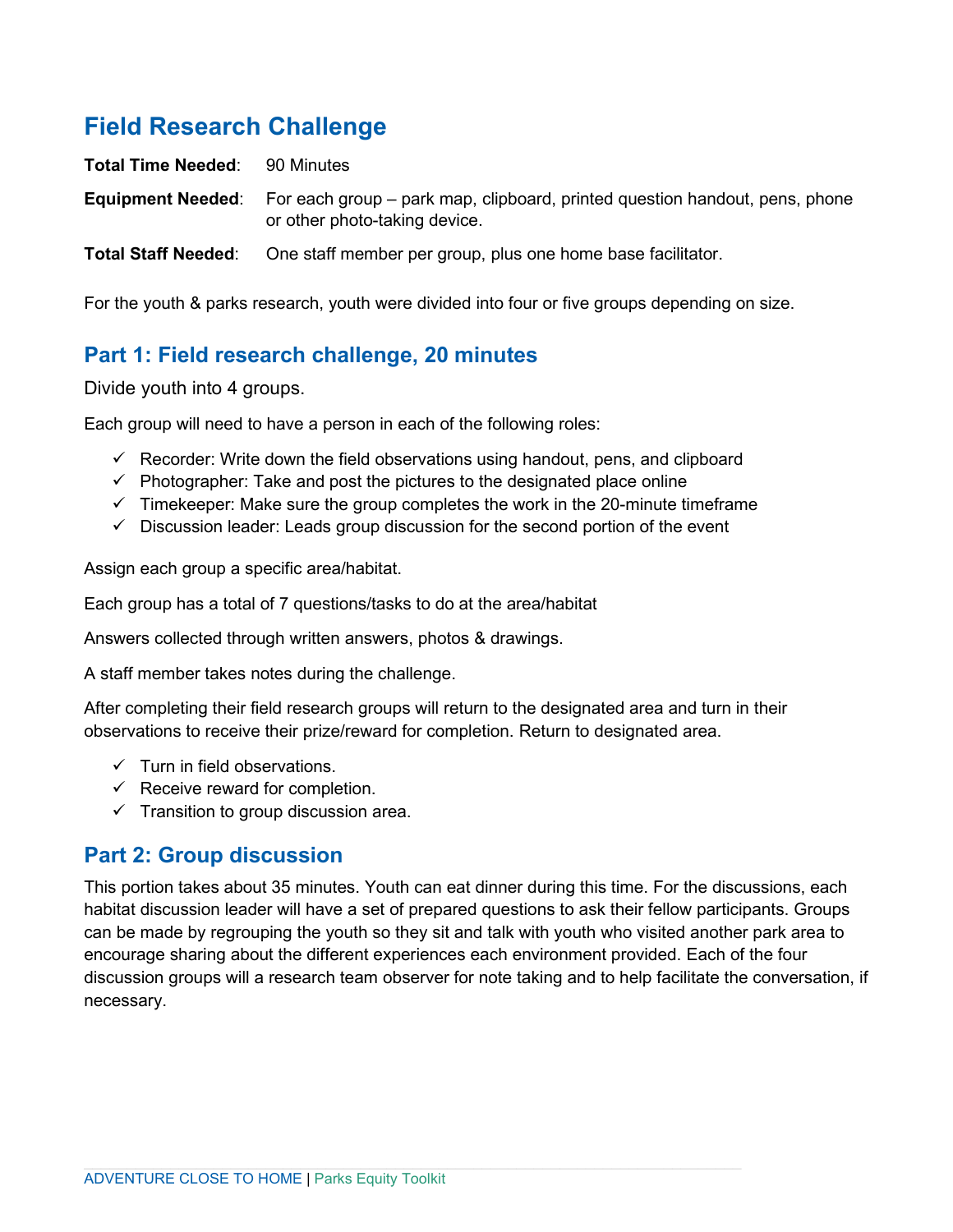# **In the field, please Identify the following:**

1. Wildlife item - find animal evidence (feathers, scat, tracks, nest). Take a picture and describe it here:

- 2. Imagine 3 great things to do in the space. Take pictures of exactly where and list why here:
	- a.
	- b.
	- c.
- 3. What do you like about the space?

4. What would you change about this space?

5. Draw a wildlife blind for this habitat on the paper provided. Please list the materials you would like to build your blind out of and take a picture of the location you would place your wildlife observation blind.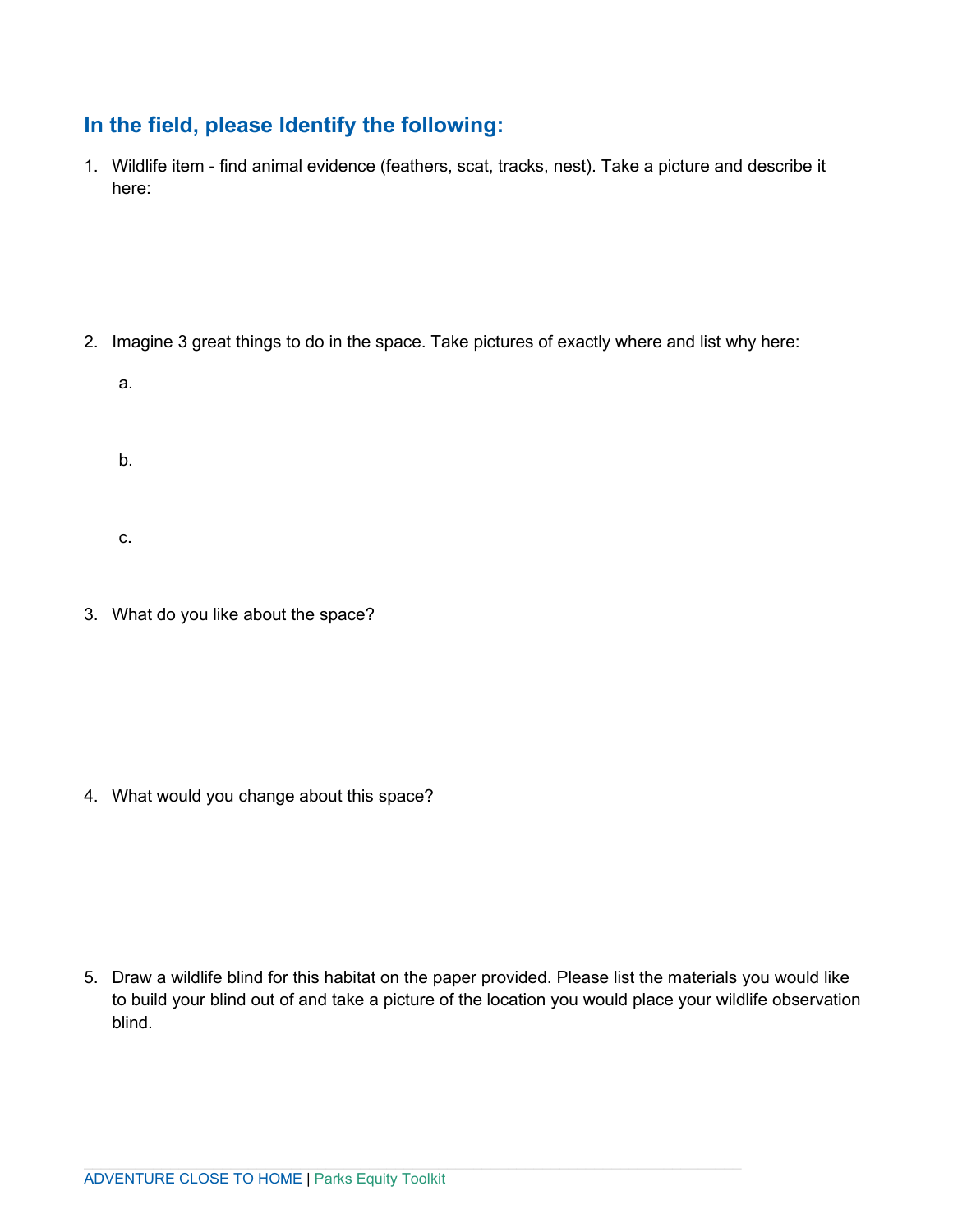6. Best selfie spot? Everyone take a selfie. Why did you choose the spot you did?

7. Best group pic spot? Take a group picture. Why did you choose the spot you did?

## **Group Discussion Questions**

1. What parks have you been to in the past?

2. How do you usually get to the parks?

3. Why do you go to the parks & what do you do there?

4. What is your favorite activity to do in the parks?